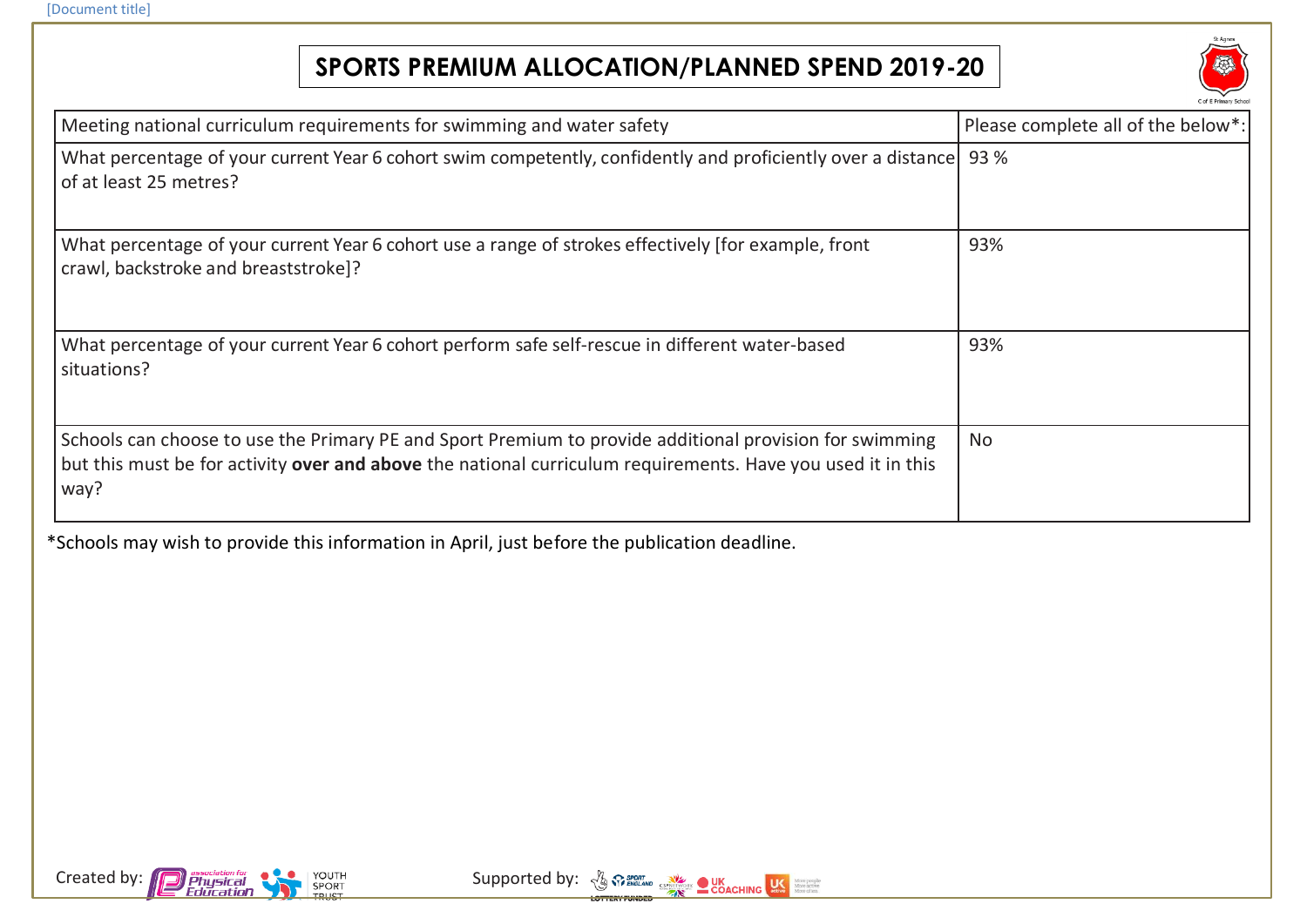[Document title]

| <b>Action Plan and Budget Tracking</b><br>Capture your intended annual spend against the 5 key indicators. Clarify the success criteria and<br>evidence of impact that you intend to measure to evaluate for students today and for the future.                                                                            |                                                                                                                                                                                                                                                                                                |                                                                                                                           |                                                                                                                                                                                                               |                                                                                                                                                                                                                                         |
|----------------------------------------------------------------------------------------------------------------------------------------------------------------------------------------------------------------------------------------------------------------------------------------------------------------------------|------------------------------------------------------------------------------------------------------------------------------------------------------------------------------------------------------------------------------------------------------------------------------------------------|---------------------------------------------------------------------------------------------------------------------------|---------------------------------------------------------------------------------------------------------------------------------------------------------------------------------------------------------------|-----------------------------------------------------------------------------------------------------------------------------------------------------------------------------------------------------------------------------------------|
| Academic Year: 2019/20                                                                                                                                                                                                                                                                                                     | Total fund allocated: £16,920                                                                                                                                                                                                                                                                  | Date Updated: April 2019                                                                                                  |                                                                                                                                                                                                               |                                                                                                                                                                                                                                         |
| Key indicator 1: The engagement of all pupils in regular physical activity - Chief Medical Officer guidelines recommend that<br>primary school children undertake at least 30 minutes of physical activity a day in school                                                                                                 |                                                                                                                                                                                                                                                                                                |                                                                                                                           |                                                                                                                                                                                                               | Percentage of total allocation:<br>100%                                                                                                                                                                                                 |
| School focus with clarity on<br>intended impact on pupils:                                                                                                                                                                                                                                                                 | Actions to achieve:                                                                                                                                                                                                                                                                            | Funding<br>allocated:                                                                                                     | Evidence and impact:                                                                                                                                                                                          | Sustainability and suggested<br>next steps:                                                                                                                                                                                             |
| 100 Rec $-$ Yr 6 children active during<br>outdoor learning lessons. Children to are employed (for the academic year<br>be developing skills in RESPECT<br>(Resilience, excellence, self aware,<br>passion, empathy, communication and throughout the day for many of our<br>teamwork). Through outdoor learning . pupils. | The two TAs $(AR/ZG - 18$ hours<br>2019-20) to ensure that more<br>physical activities are offered<br>This is additional to the statutory PE<br>lessons – the two TAs offer further<br>engagement in regular physical<br>activity for smaller group work<br>throughout the afternoon sessions. | 18 hours x 38<br>$= 684$ hours<br>$£11.50$ per hour<br>$=$ £7866                                                          | 100 Rec-Y6 children engaging in<br>regular Commando Joe missions<br>- active & fun! Positive impacts<br>to be measured via assessment<br>system – baseline to end of<br>programme. Impact data April<br>2020. | Resources for Commando Joe<br>missions purchased. (See KI3)<br>Sustainability is high if we can<br>manage to keep the HR<br>resource ie TAs to plan, deliver<br>and assess the programme and<br>its positive impact on our<br>children. |
| $100$ Rec – Yr 6 – children active<br>during lunchtime. Children to develop children to implement daily young<br>physical wellbeing and RESPECT. Yr leaders programme.<br>5 initiative to develop leadership<br>skills.                                                                                                    | One TA (MM) to work with Yr 5<br>MM to plan activities with Yr 5<br>children.<br>Year 5 children to be trained by<br>MM/Freddie Fit.<br>Year 5 peer mentoring training                                                                                                                         | 5 hours per<br>week $- x 38 =$<br>190<br>$£11.50$ per hour<br>$=$ £2185<br>$DLP - £250$<br>Freddie Fit<br>training - £300 | Young leaders file $-$ all children<br>engaging in weekly activities led<br>by Yr 5 children.                                                                                                                 | Ongoing programme $- Yr 5$ to<br>train next cohort of Yr 5<br>children with MM to continue<br>to develop leadership skills and<br>engagement in physical<br>activities.                                                                 |
| 100 Rec - Yr 6 - Daily mile - general One Midday to lead Daily Mile<br>fitness, understand of physical<br>exercise and wellbeing<br><del>eated b</del><br>PNYSICa<br>SPORT<br>TRUST<br>Education                                                                                                                           | initiative. Encourage all children to<br>join a minimum of once a week.<br><del>Supported by:</del>                                                                                                                                                                                            | $20$ mins per day<br>$=$ 1 hour 40 per<br>week $x 38 = 63$<br>hours = $£570$<br>per year<br>SO TP ENGLAND CSPN            | Daily mile $-$ loyalty card,<br>wristbands for 1/2 marathon,<br>marathon and ultra marathon (100<br>miles).<br>COACHING <b>DE MARINE DE LA COACHING</b>                                                       | Easily sustainable through<br>Midday role.                                                                                                                                                                                              |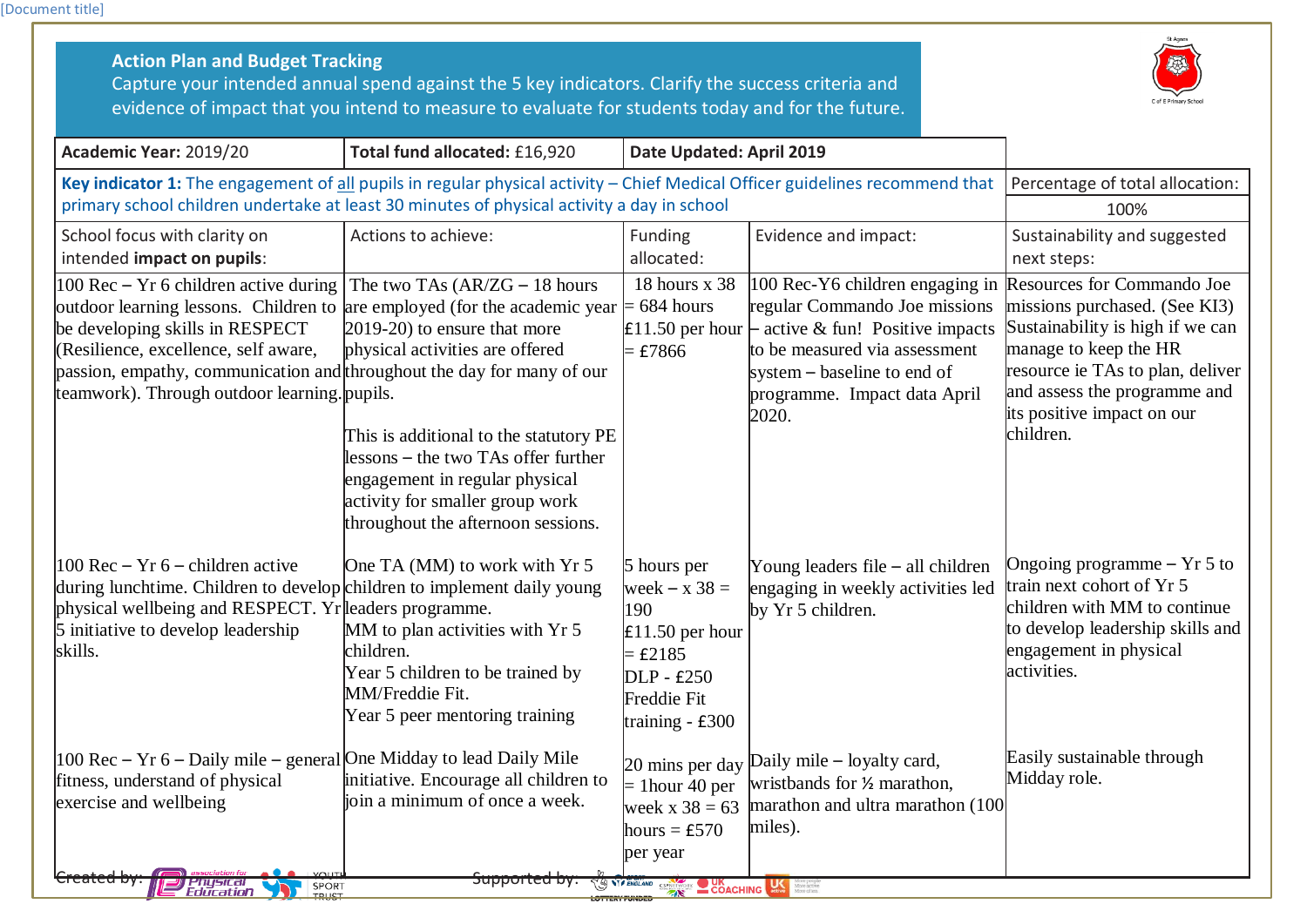

| Key indicator 2: The profile of PE and sport being raised across the school as a tool for whole school improvement                                                                        |                                                                                                                                                                                           |                       |                                                                                                                                                                 | Percentage of total allocation:                                                                                                                              |
|-------------------------------------------------------------------------------------------------------------------------------------------------------------------------------------------|-------------------------------------------------------------------------------------------------------------------------------------------------------------------------------------------|-----------------------|-----------------------------------------------------------------------------------------------------------------------------------------------------------------|--------------------------------------------------------------------------------------------------------------------------------------------------------------|
|                                                                                                                                                                                           |                                                                                                                                                                                           |                       |                                                                                                                                                                 | ℅                                                                                                                                                            |
| School focus with clarity on<br>intended impact on pupils:                                                                                                                                | Actions to achieve:                                                                                                                                                                       | Funding<br>allocated: | Evidence and impact:                                                                                                                                            | Sustainability and suggested<br>next steps:                                                                                                                  |
| Celebration assembly every week<br>(Thursdays) to ensure that the whole<br>school is aware of the importance of<br>PE and sport and to encourage all<br>pupils to aspire and be involved. | Achievements celebrated in<br>assembly, match results etc. Out of<br>school and After school sport<br>celebrated eg gymanastics, karate,<br>rugby, football, dancing, daily mile<br>letc. | Nil                   | All pupils at some point in the<br>school year to take part in<br>assemblies.<br>Parents attend assemblies and<br>welcomed to feel part of the<br>celebrations. | No cost to school – general<br>timetabled assembly.                                                                                                          |
| Notice Board in main entrance<br>hallway updated regularly for all<br>visitors and children to increase the<br>profile and celebrate our involvement<br>in sporting activities.           | TA (EP and Yr 6 prefects) keeping<br>the notice board current and updated.                                                                                                                | Nil                   | The notice boards are full of<br>information about<br>matches/clubs/results and pupils<br>are keen to get involved.                                             | No cost to school as the notice<br>board has already been<br>purchased. Time needed by TA<br>to update but this in in his<br>personal timetable to complete. |



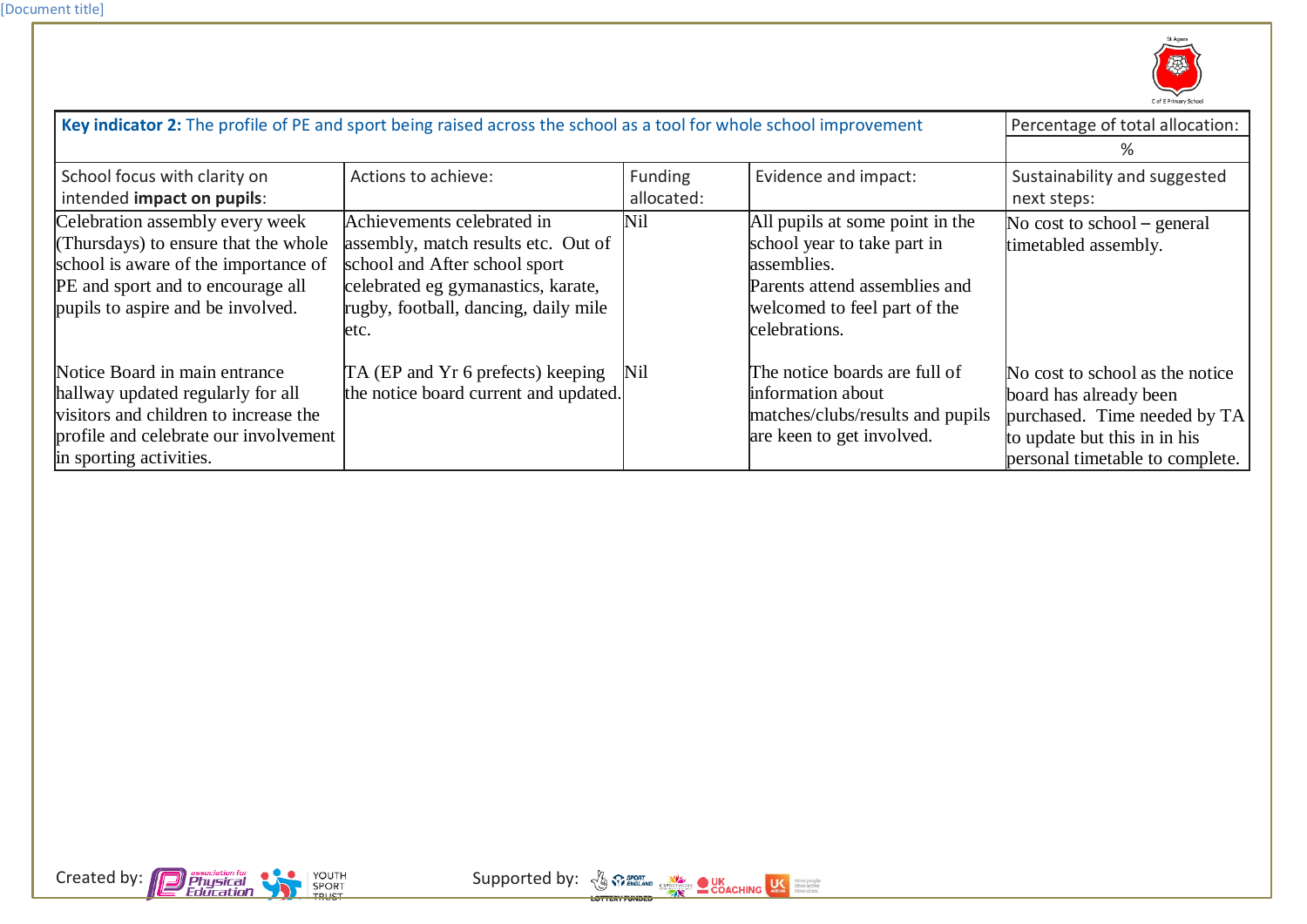

| Key indicator 3: Increased confidence, knowledge and skills of all staff in teaching PE and sport                                                                                                                                                          |                                                                                                                                                                                                                 |                                                                                                          | Percentage of total allocation:                                                                                                                                                                                                                                                                                                     |                                                                                                                                    |
|------------------------------------------------------------------------------------------------------------------------------------------------------------------------------------------------------------------------------------------------------------|-----------------------------------------------------------------------------------------------------------------------------------------------------------------------------------------------------------------|----------------------------------------------------------------------------------------------------------|-------------------------------------------------------------------------------------------------------------------------------------------------------------------------------------------------------------------------------------------------------------------------------------------------------------------------------------|------------------------------------------------------------------------------------------------------------------------------------|
|                                                                                                                                                                                                                                                            |                                                                                                                                                                                                                 |                                                                                                          |                                                                                                                                                                                                                                                                                                                                     | %                                                                                                                                  |
| School focus with clarity on intended<br>impact on pupils:                                                                                                                                                                                                 | Actions to achieve:                                                                                                                                                                                             | Funding<br>allocated:                                                                                    | Evidence and impact:                                                                                                                                                                                                                                                                                                                | Sustainability and suggested<br>next steps:                                                                                        |
| In order to improve progress and<br>achievement of all pupils, the focus is<br>on upskilling the two TA staff to plan, at the end of financial year (April<br>deliver and assess/evaluate the<br>Commando Joe missions/programmes time.<br>of study (POS). | Baseline measures have been taken $\text{\pounds}2500$ – initial<br>and these will then be re-assessed<br>2020) to demonstrate progress over                                                                    | training and<br>resources                                                                                | Improved subject knowledge for<br>TAs. Increased confidence to take missions purchased.<br>on a more active role in planning,<br>delivering and assessing the<br>Commando Joe missions. Focused resource ie TAs to plan, deliver<br>assessment strategies to really pin- and assess the programme and<br>point individual progress. | Resources for Commando Joe<br>Sustainability is high if we can<br>manage to keep the HR<br>its positive impact on our<br>children. |
| Additional to the above, one of the<br>TAs is also ensuring that other staff at<br>school take on additional, extra-<br>curricular sport activities to improve<br>their own confidence, knowledge and<br>skills.                                           | To identify key staff members that<br>need to upskill themselves and<br>improve their confidence to<br>organize extra-curricular activities<br>eg running club, rounders, netball,<br>football, dance club etc. | $Nil - voluntary$<br>contributions<br>(hours) from<br>$statf - school$<br>expectations on<br>employment. | More extra-curricular clubs on<br>offer for our children. More<br>variety and different staff<br>leading/organising and<br>participating.                                                                                                                                                                                           | Sustainable as there is an<br>expectation within our school.                                                                       |
| Maths of the day training $-$ All<br>children to engage in week physical<br>maths activities.                                                                                                                                                              | All staff to be trained to use this<br>resources                                                                                                                                                                | training - £161<br>MOD - £200                                                                            | $7 \text{ T.A's x 2 hours}$ [Improve maths and physical,<br>enjoyment and appreciation of<br>outdoor learning. (TT evidence)                                                                                                                                                                                                        | Sustainability is high if we can<br>manage to keep HR resource.                                                                    |